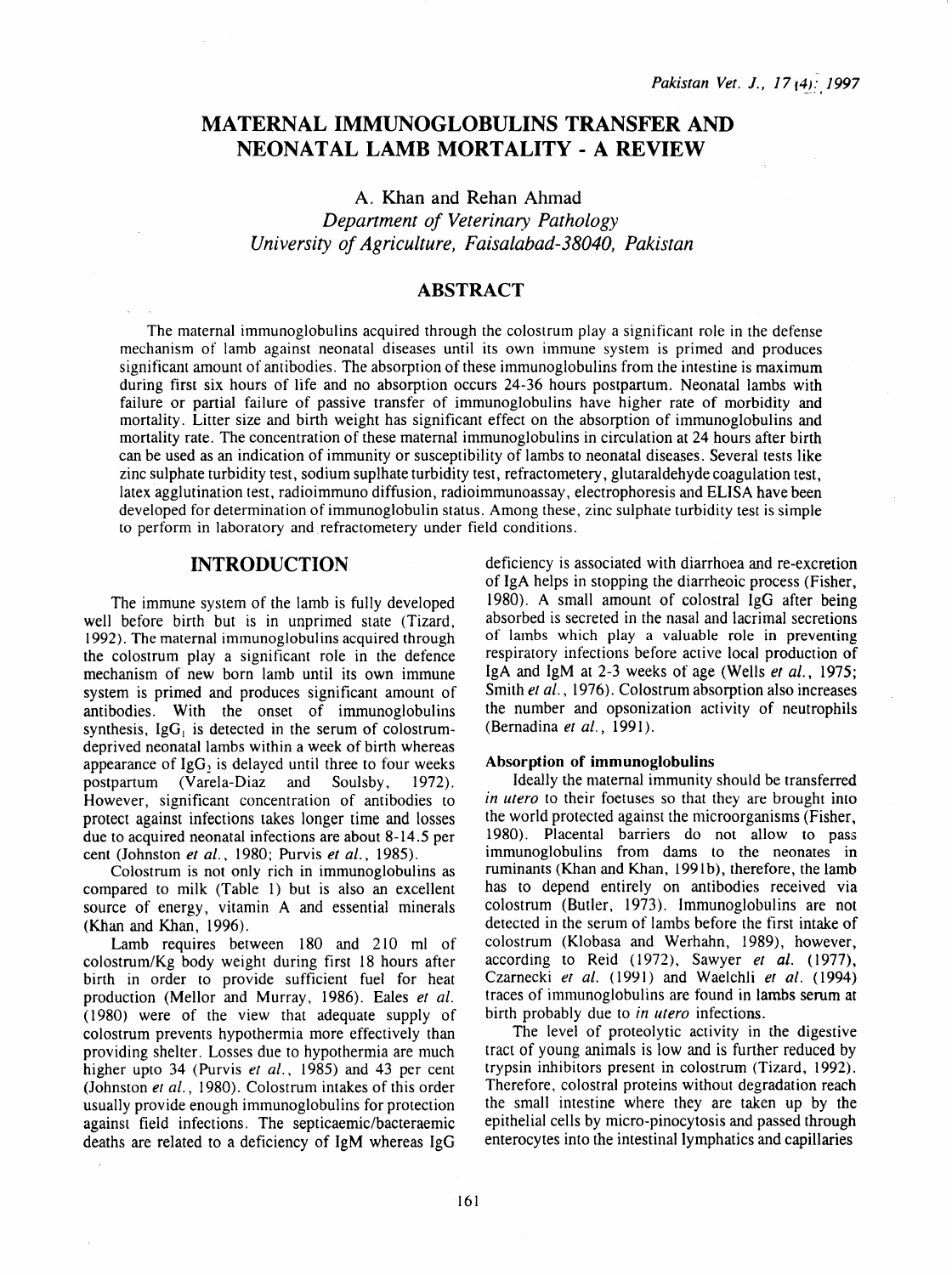|                                | lgG              | IgM             | <b>IgA</b>      | Reference                   |
|--------------------------------|------------------|-----------------|-----------------|-----------------------------|
|                                |                  |                 |                 |                             |
| Ewe                            |                  |                 |                 |                             |
| <b>Blood</b>                   | $21.8 \pm 0.53$  | $1.87 \pm 0.18$ | $0.37 \pm 0.06$ | Fedorov (1983)              |
| Serum                          | 17.80            | 5.06            |                 | Sawyer et al. (1977)        |
| Milk                           | $0.6 - 1$        | $0 - 0.07$      | $0.05 - 0.12$   | Tizard (1992)               |
| Colostrum                      |                  |                 |                 |                             |
|                                | $40-60$          | $4 - 12$        | $1 - 7$         | <b>Tizard</b> (1992)        |
|                                | 136.80           | 16.02           |                 | Sawyer <i>et al.</i> (1977) |
| <b>Neonatal Lambs</b>          |                  |                 |                 |                             |
| At birth serum                 | 0.22             | 0.21            |                 | Sawyer et al. (1977)        |
| 24 hr post colostrum ingestion |                  |                 |                 |                             |
| Blood                          | $24.70 \pm 0.68$ | $3.7 \pm 0.23$  | $1.5 \pm 0.11$  | Fedorov (1983)              |
| Serum                          | 21.31            | 5.58            |                 | Sawyer et al. (1977)        |

Table 1: Concentration (mg/ml) of various classes of immunoglobulins in various body fluids of dams and neonatal lambs.

(Khan and Khan, 1991a). The intestine is unselectively permeable, therefore, all immunoglobulins isotypes can be absorbed (Sawyer *et al.,* 1977). However, IgA is gradually re-excreted. The permeability remains highest immediately after birth to 6 hours of life. Then immature foetal type of cells capable of transfer of intact immunoglobulins are gradually replaced by a digestive type of cells (Tizard, 1992). Smeaton and Simpson-Morgan ( 1985) also observed that the layer of cells responsible for absorption of colostral antibodies progressively disappears from the villi, resulting in closure which usually completes 24-36 hours after birth (Khan and Khan, 1991b). So lambs absorb intact immunoglobulins from ingested colostrum only during the first day of life (Klobasa *et al.,* 1986). Trakair and Robinson (1989), however, reported that although the small intestine of sheep is relatively mature at birth, there are still vacuolated enterocytes present for at least 2 days in distal regions where these cells possess a range of vesicle morphology which might be indicative of at least two separate routes for enterocytes handling of proteins taken up from the lumen. The localisation of immunoreactive immunoglobulins within the enterocytes, presumable of colostral or milk origin, in both proximal (non-vacuolated) and distal (vacculated) regions, does not follow patterns which suggest orderly renewal at closure. The study suggested that closure is not solely brought about by epithelial cell replacement.

Immunoglobulins reach peak level on day l of lamb life, then decline during the next 3 weeks (Smith *et al.,*  1976). The decline of maternal immunoglobulins in lamb serum overlaps with the onset of lamb immunoglobulins synthesis as renewed rises are observed for  $IgG_2$ , IgM and  $IgG_1$ , after 2, 3 and 7 weeks, respectively. IgA remained at low levels characteristic of adult sheep (Klobasa and Werhahn, 1989).

Concentration of immunoglobulins in serum of lambs at various intervals was studied after one hour colostrum feeding by Halliday and Williams ( 1976). They observed positive effects of second feeding on the absorption of antibodies (Fig. 1). According to Klobasa *et al.* (1994), feeding at 2 hours intervals produced maximum immunoglobulin concentration at 30 hours while 6 hours feeding intervals achieved the same maximum levels at 24 hours. Concentrations of IgG and IgM in ewe serum do not correlate with those in the colostrum as the later contains abundant amounts of immunoglobulins, with IgG being selectively concentrated cover IgM (Smith el *al.,* 1975; 1976; Sawyer et al., 1977).

According to Varela-Diaz and Soulsby (1972)  $IgG<sub>i</sub>$ is transferred into colostrum of ewe. this is why among  $IgG_1$  and  $IgG_2$ , the former is predominant in colostrum as well as in the serum of lambs after colostrum ingestion ( Schmerr and Goodwin, 1991).

All the IgG, most of IgM and about half of the IgA of colostrum are derived from serum (Tizard, 1992), the rest being produced locally in the udder by plasma cells which are located in close association with glandular epithelium (Watson and Lascelles, 1973). Passive immunization of lambs is positively related to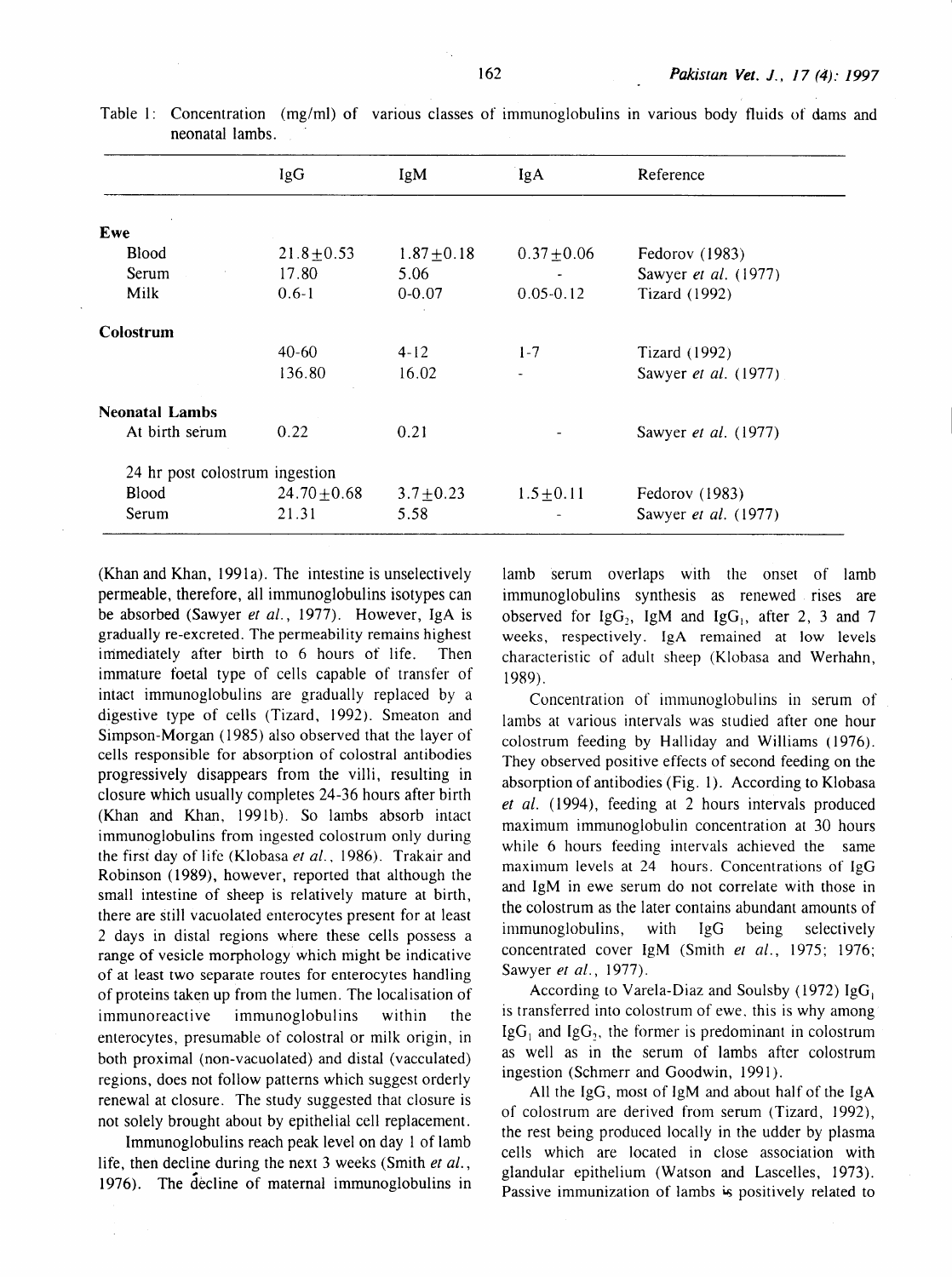colostral IgG contents before suckling (Esser *et al.,*  1989). Similarly, McGuire *et al.* (1983) reported that the mean serum  $I \nsubseteq G_1$  concentration in lambs was significantly lower from ewes with the lowest postpartum and presuckle colostrum  $\lg G_1$  concentrations  $($  < 30 mg/ml) than mean serum IgG<sub>1</sub> concentration in lambs from ewes with the highest postpartum, presuckle colostrum IgG<sub>1</sub> concentrations ( $> 110$  mg/ml).

Sawyer *et al.* (1977) found no relationship between immunoglobulins in the colostrum and serum of lambs at 24 hours of age, they suggested that absorption is not restricted by amount of immunoglobulins in the colostrum but by absorption factors in the gut, provided that the amount ingested is adequate. The absorption factors in the gut includes absorption time after birth, competetion between E. *coli* and immunoglobulins for common intestinal receptors and physical binding of colostral immunoglobulins by intestinal microbs within the intestinal lumen which also inhibit availability of transportable immunoglobulins (Khan and Khan, 1991a).

Colostrum production ranges from 1216 to 4493 g per ewe during first 24 hours after parturition which contains 22.21 to 86.34 g of immunoglobulins. The immunoglobulin contents of colostrum fall rapidly after the first suckling and reach a low level 36 hours after the first feed and being replaced by whey contents during this period (Shubber and Doxey, 1979). Colostrum production is related to nutritional status of ewe during preganncy. Ewes which are well fed during late pregnancy produce more colostrum than their lambs need but in most under fed ewes, the lambs requirement for colostrum exceed the ewes production (Mellor and Murray, 1986; AL-Sabbagh *et al.,* 1995).

#### Neonatal lamb mortality

Failure of passive transfer of immunoglobulins to neonatal lambs has significant effect on neonatal mortality and losses due to infectious causes are positively correlated with low concentrations of serum immunoglobulins. Hodgson *et al.* (1992) reported that morbidity and mortality rates were higher in colostrumdeprived lambs (80 and 67 %) than colostrum fed lambs (20 and 13 %). According to Vihan (1986), 20 per cent of colostrum-deprived lambs die within first week of life.

Colostrum consumption by individual lamb is related to litter size. The smaller the litter size, the greater is the amount ingested (Shubber *et al.,* 1979). As the serum immunoglobulin concentration is directly related to quantity of colostrum ingested by the lamb (Esser *et al.*, 1989; Otesile and Oduye, 1990), therefore, serum immunoglobulin concentration decreases as the litter size increases (Fig. 2) (Findlay, 1973; Halliday, 1976; Logan and Irwin, 1977; Gilbert *et al.,* 1988). First born lamb from twins, triplets or quadruplets has very high immunoglobulin levels than

the single born lamb (Logan and Irwin, 1977) due to the fact that amount of colostrum produced and immunoglobulin contents increase as litter size increases<br>(Halliday, 1976). Werhahn and Klobasa (1982) Werhahn and Klobasa (1982). reported that losses increases with number of lambs born per ewe: singles  $(4.7 \%)$ , twins  $(10.7\%)$ , triplets (12.5%) and quadruplets (50%) (Fig.2). Similar findings had also been reported by other workers (Harker, 1973; Petersson, 1982; Hinch and Owens, 1984; Lecrivain and Janeau, 1988).



Fig. 1: Means $\pm$  SEs of anti-egg albumin concentrations in sera from lambs given only colostrum at 1 h of age (single feed) and lambs given a second feed without added antibody at 7 h (double feed) Source: Halliday and Williams (1976).



Fig. 2: Relationship of litter size with immunoglobulin concentration (ZST units), lambs  $(\% )$  with less than 10 ZST units and neonatal lambs mortality.

Harker (1973) established a relationship between serum immunoglobulin concentration in lamb with that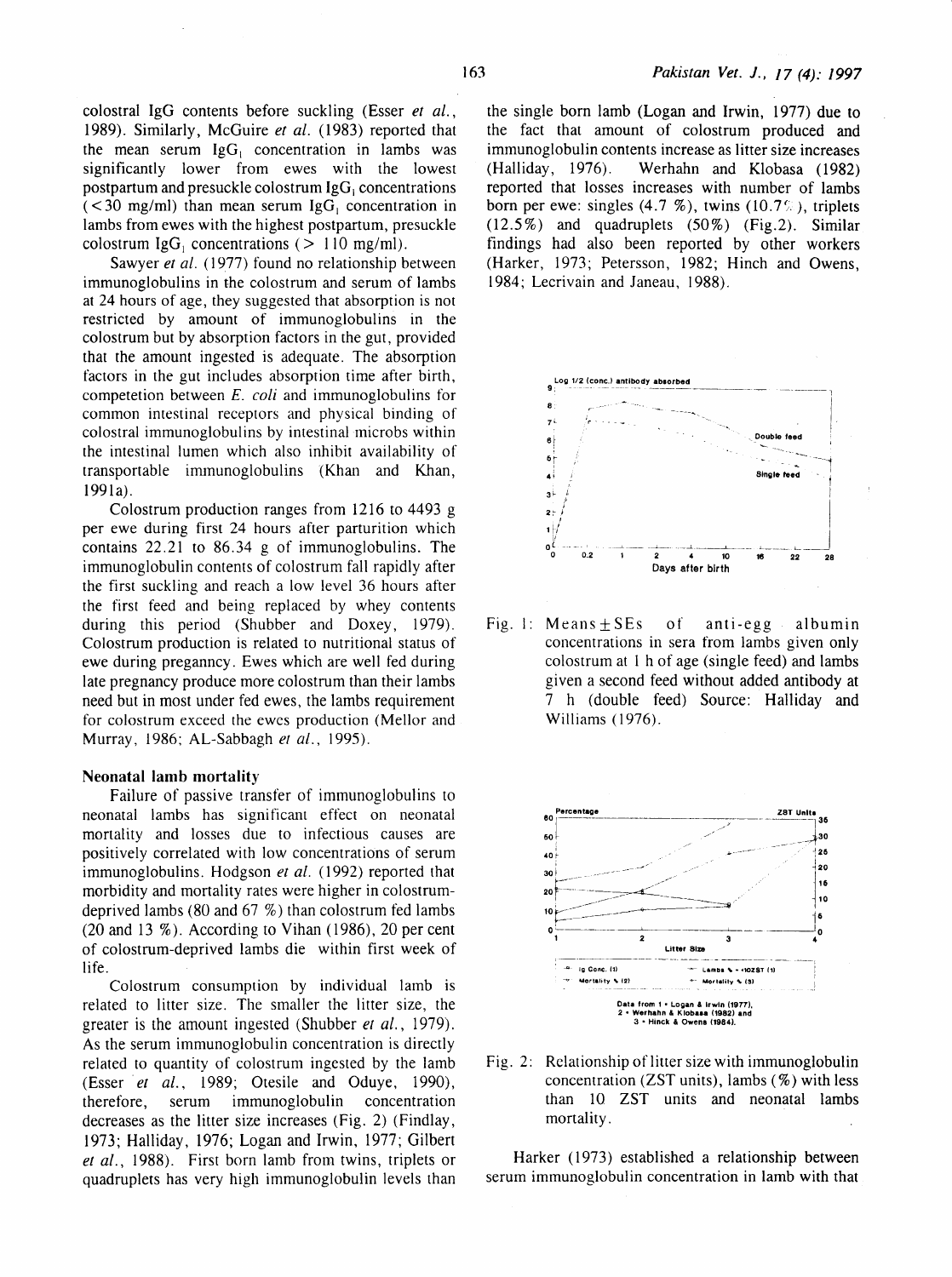of birth weight. The mean serum immunoglobulin concentration in lambs are 29.5 ZST units in those upto 2 Kg birth weight, 39 in 2-3 Kg, 45.6 in 3-4 Kg and 41.5 units in those over 4 Kg (Fig. 3). Highest mortality  $(36.8\%)$  upto two weeks of age in lambs with low (1.5 Kg) birth weight and 10.2 % with 4 Kg birth weight was reported. Moreover, mortality rate increases  $(33.3\%)$  with body weight exceeding 5.5 Kg.

According to Hinck and Owens (1984), the mortality of single, twin, triplet and quadruplet lambs were 9.0, 20.8, 41.3, and 49.1 per cent at mean birth weight of 4.6, 3.5, 2.8 and 2.4 Kg, respectively. Knight *et al.* (1988) observed that single lambs were heavier than twins, 4.98 vs 4.05 Kg and incidence of infection was higher in twins than single lambs, 4.2 vs 1.8 per cent. Similarly, Woolliams *et al.* (1983) and Purser and Young (1983) observed lamb mortality to be higher in low mean birth weights than those with higher mean birth weights. According to Ducrot *et al.* (1989) mortality was four times higher in lambs weighing < 2.5 Kg at birth than in lambs weighing over 2.5 Kg. Lambs with birth weight of 3.5 Kg and above survive best (Dalton *et al.,* 1980).

Absorption of immunoglobulins with relation to sex is controversial in literature. Sawyer *et al.* (1977) reported that immunoglobulins concentration was slightly higher in female than male lambs 24 hours after colostrum ingestion. Similarly, the mortality rate was higher in males than in females, 4.82 vs 3.92 (Khan, 1990), 59.38 vs. 46.92 per cent (Shrivastava *et al.,*  1983) and 8.83 vs. 8.69 per cent (Juma *et al.,* 1974). On the other hand, Halliday and Williams (1979) reported more efficient immunoglobulin absorption in males than females. Cinpercescu (1977), however, was unable to find any relationship between sex and immunoglobulin absorption, Similarly, Malik *et al.*  (1980) and Poonia et al. (1983) were unable to find any singnificant relation between sex and survival.

There is a wide distribution in the level of circulating maternal immunoglobulins 24 hours after the ingestion of colostrum and quite a large proportion of ZST lambs are hypogammaglobulinaemic, < 10ZST units (Reid, 1972).

According to Bekele *et al.* (1992), failure and partial failure of Ig transfer from dam to lambs are observed in 1.8 and 15.3 per cent lambs, respectively. Passive transfer failure was observed in 14 per cent apparently healthy lambs and in 46 per cent of lambs dying of natural causes between 24 hours and 5 weeks of age (Sawyer *et al.,* 1977). The results of Logan and Irwin (1977) show that 20.2 % lambs were hypogammaglobulinaemic and were more susceptible to neonatal diseases. Findlay (1973) observed that all lambs with immunoglobulins less than 20 ZST units die during first week of life. Mortality in lambs with 20-40 ZST units was very low and no mortality in lambs with 50 ZST units. According to Reid (1972), 5.5 per cent

lambs with concentration of less than 10 ZST units are likely to die during first week of life (Fig. 4). Villar and Vulich (1980) reported that 0-20 ZST units is indication of high risk of subsequent death in lambs, nearly 20 per cent of all lambs fall within this range at the age of 48 hours and 40 per cent at 7 days of age.

Study in neonatal calves also demonstrated that neonates with a serum ZST values < 20 units are very susceptible to diseases (Gay *et al.,* 1965). According to Khan (1995) mortality was three times in buffalo and cow neonates having intermediate  $IgG_1$  concentration  $(0.41-1.69 \text{ g/dL})$  and as high as nine times in neonates with low IgG<sub>1</sub> concentration ( $< 0.4$  g/dl) as compared to neonates having high  $\lg G_1$  ( $> 1.7$  g/dl). Esser *et al.* ( 1989) reported that mean serum lgG contents at 24 hours after suckling in lambs those died were lower  $(25.3 \pm 15 \text{ mg/ml})$  than in those survived  $(33.1 \pm 15.1 \text{ m})$ mg/ml).



Fig. 3: Relationship of immunoglobulins concentration (ZST units) and mortality (%) with birth weight of lambs.



Fig. 4: Relationship of serum immunoglobulins with survival and mortality rates of neonatal lambs during first week of life.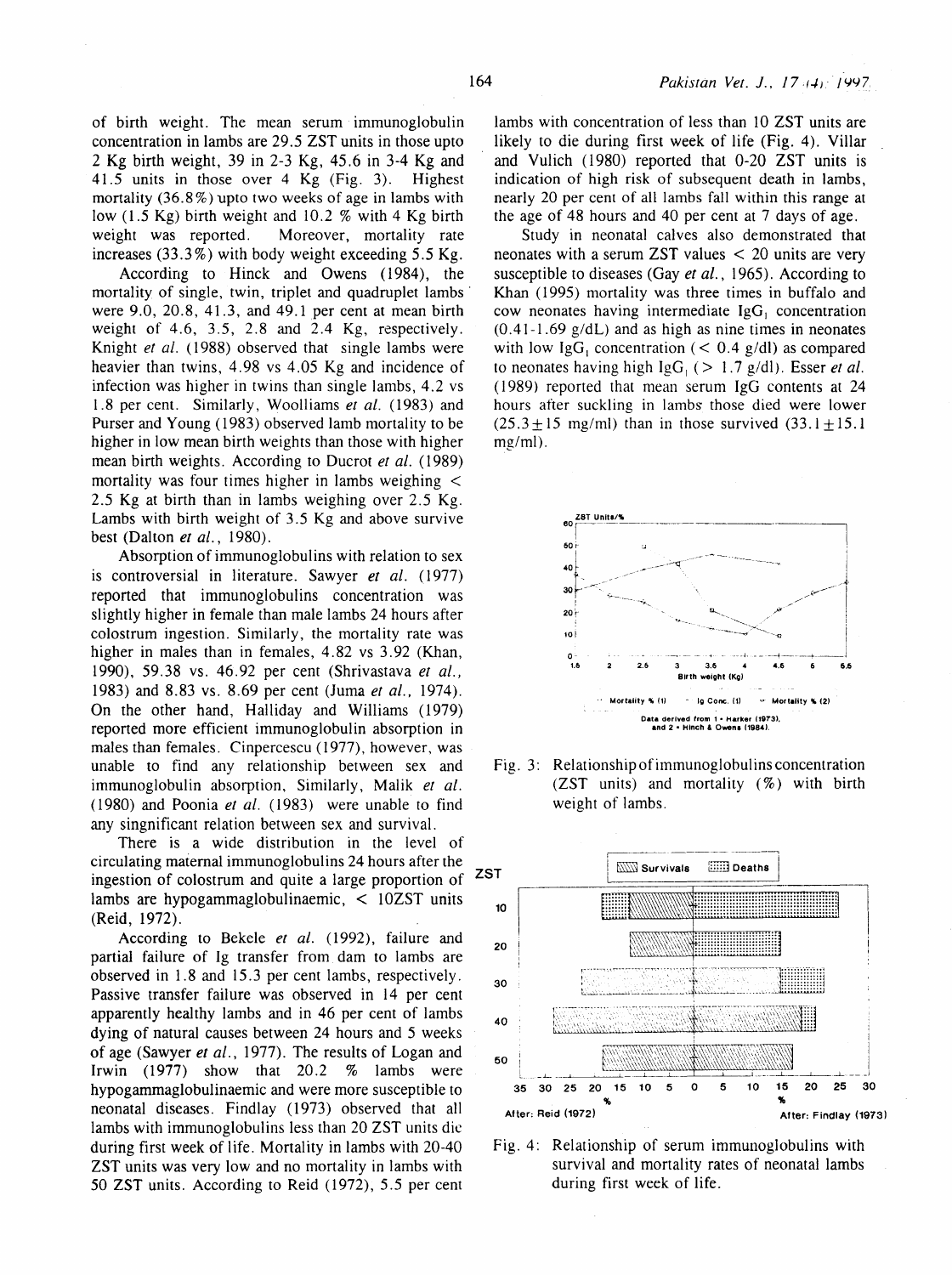McGuire el *a/.* (1983) observed that 45 per cent lambs die before 3 weeks of age with  $\lt$  6 mg/ml of immunoglobulins in their serum at 24 to 36 hours of age as compared to 5 per cent of those lambs with adequate passive transfer of immunoglobulins. Immunoglobulins concentration in serum of lambs those died was 9.2 and 1.4 mg/ml of  $\lg G_1$  and  $\lg M$ compared with 36.2 and 6.1 mg/ml, respectively, in surviving lambs (Werhahn and Klobasa, 1982).

## Determination of hypogammaglobulinaemia

Several tests like zinc sulphate turbidity (ZST) test, refractometry, glutaraldehyde coagulaion test (GCT), latex agglutination test (LAT), radio immunodiffusion (RID). radioimmunoassay (RIA), electrophoresis and ELISA have been developed for determination of immunoglobulins status of neonates.

The ZST test is simple to perform and can be correlated with the immune status of the lamb (Reid, 1972; Logan and Irwin, 1977; Findlay, 1973; Harker, 1973). Serum hemolysis is the only serious problem encountered with ZST (Gitter and Stone, 1969).

The ZST test is simple to use in the laboratory but at the farm the refractometer can easily be used which gives the reading or total protein in the serum or plasma. As the level of albumin is fairly constant in young lambs, so the instrument indirectly gives an indication of the amount of globulin present. There is a positive correlation between values obtained by this method and those obtained by standard ZST method (Reid and Clifford, 1974; Reid and Martinez, 1975).

Pfeiffer et al. (1977). Naylor and Kronfeld (1977). and Rea et al. (1996) compared the single RID, ZST, serum electrophoresis and refractometer methods for the quantitation of calf immunoglobulins. They found that single RID proved useful for quantitation when either class or subclass information arc needed. Zinc sulphate turbidity measurements gave accurate results for total immunoglobulin concentration.

# ACKNOWLEDGEMENTS

Authors are thankful to Pakistan Science Foundation for financial help provided under Research Project No. P-AU(Agr) 199.

# REFERENCES

Al-Sabbagh, T. A., L. V. Swanson and J. M. Thompson, 1995. The effect of ewe body condition at lambing on colostral immunoglobulin G concentration and lamb performance. *1.* Anim. Sci., 7 3: 2 860-2864.

- Bekele, T., E. B. Otesile and 0. B. Kasali, 1992. Influence of passively acquired colostral immunity on neonatal lamb mortality in Ethiopian highland sheep. Small Ruminant Res. (Africa), 9: 209-215.
- Bernadina, W. E., M.A. W. Van Leeuwen, W. M. L. Hendrikx and E. J. Rutienberg,  $19\%$ . Serum opsonic activity and neutrophil phagocytic capacity of newborn lambs before and 24-36 h after colostrum uptake. Vet. Immun. Immunopath., 29:127-138.
- Butler, J. E., 1973. Synthesis and distribution of immunoglobulins. J. Am. Yet. Med. Assoc., 163: 795-798.
- Cinpercescu, D. D., 1977. Dynamics of serum immunoglobulin concentrations in sheep during pregnancy and lactation. Res. Vet. Sci., 22: 23-27.
- Czarnecki, A., A. Gluszak, K. Radymska-Wawrzyniak, A. Rybka and T. Studzinski, 1991. Changes in erythrocytes, leukocytes and immunoglobulins in Polish Jowl and longwool lambs during the postnatal period. Medycyna Weterynaryina, 47: 90- 92.
- Dalton, D. C, T. W. Knight and D. L. Johnson, 1980. Lambs survival in sheep breads on New Zealand hill country. N. Z. J. Agri. Res., 23: 167-173.
- Ducrot, C., B. Arnould, C. Berthelon and D. Calavas, 1989. Establishment of risk factors in perinatal mortality of Iambs in a survery of 92 sheep tlocks in sourtheastern France. Epidemiologic et sante Animale, 16: 57-75 (Vet. Bull., 60: 3579, 1990).
- Eales. F. A., J. Small and R. H. Armstrong, 1980. Plasma composition in hypothermic lambs. Yet. Rec., 106: 310.
- Esser, D., F. W. Schmit, S. Von Korn and K. J. Peters, 1989. Immunoglobulin G status of ewes and their lambs. J. Anim. Breed. Gen., 106: 120-128.
- Fedorov. Yu, N., 1983. Characteristics of immunoglobulins of small ruminants. Trudy Vsesoyuznogo Instituta Eksperimental'noi Yeterinarii, 57: 14-20 (Vet. Bull., 55: 1669, 1985).
- Findlay, C. R., 1973. Serm immune globulin levels in lambs under a week old. Vet. Rec., 92: 530-532.
- Fisher, E. W., 1980. Neonatal survival. Br. Vet. J., 136: 585-589.
- Gay, C. C., N. Andreson, E. W. Fisher and A. D. McEwan, 1965. Gamma globulin levels and neonatal mortality in market calves. Vet. Rec., 77: 148-149.
- Gilbert, R. P., C. T. Gaskins, J. K. Hillers, C. F. Parker and T. C. McGuire, 1988. Genetic and environmental factors affecting immunoglobulin  $G_1$ concentrations in ewe colostrum and lamb serum. J. Anim. Sci., 66: 855-863.
- Gitter, M. and S. S. Stone, 1969. The effect of haemoglobulin on the detection of immunoglobulins in calf sera. Br. Vet. J., 125: 458-462.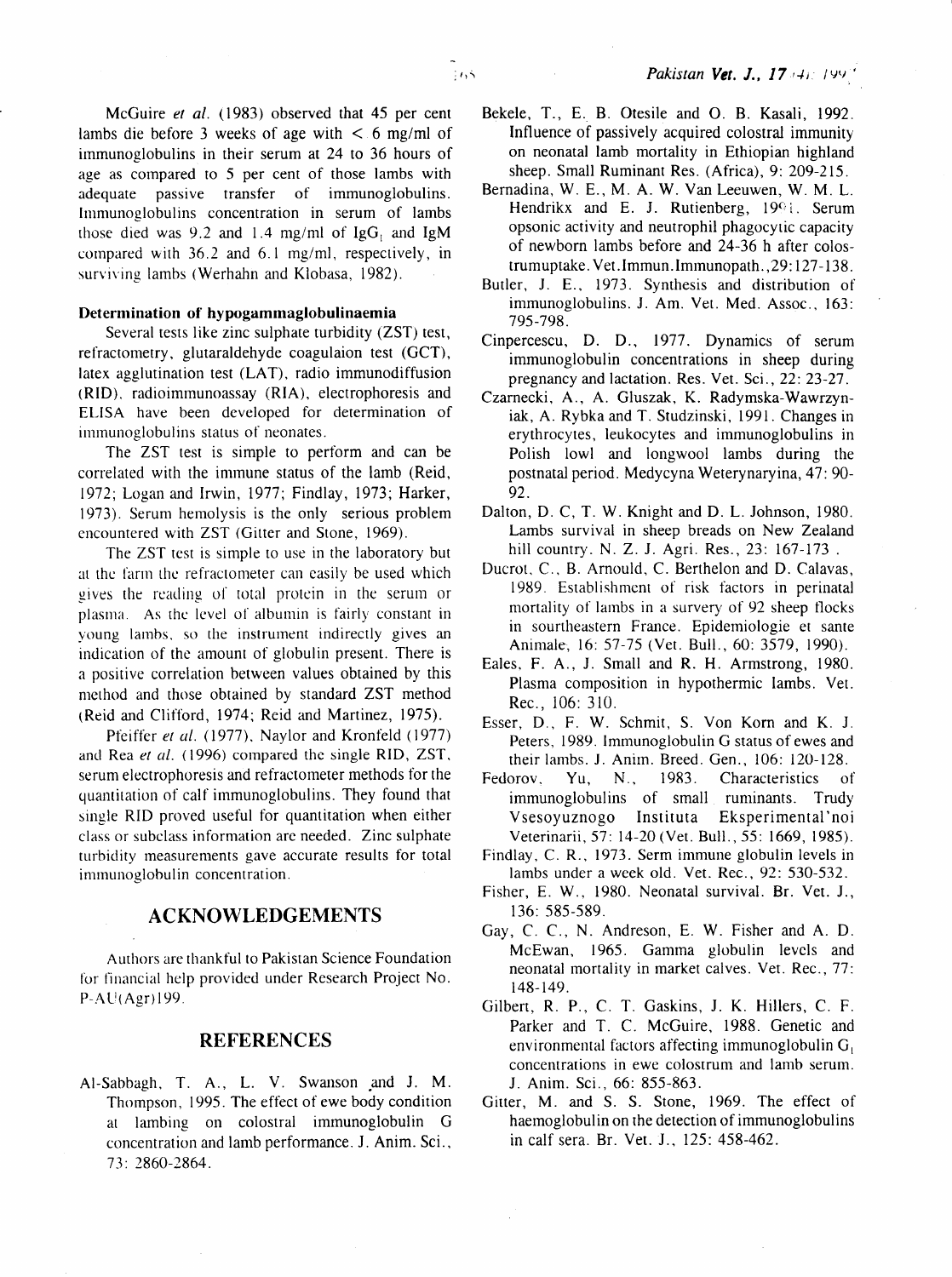- Halliday, R. 1976. Variations in immunoglobulin concentrations in Finnish x Dorset Hron lambs. Res. Vet. Sci., 21: 331-334.
- Halliday, R. and M. R. Williams, 1976. Passive immunity in the lamb. Effects of a second feed of colostrum on antibody absorption from the first feed. Res. Vet. Sci., 21: 173-175.
- Halliday, R. and M. R. Williams, 1979. The absorption of immunoglobulin from colostrum by bottle-fed lambs. Annales de Recherches Veterinaires, 10: 549-556 (Vet. Bull., 50: 7704, 1980).
- Harker, D. B., 1973. Serum immune globulin levels in lambs under a week old. Vet. Rec., 93: 431.
- Hinch, G. N. and J. L. Owens, 1984. Factors affecting lamb mortality in high fecundity flocks. Annual Report 1982/83. Agricultural Research Division, New Zealand Ministry of Agriculture and Fisheries, pp: 260.
- Hodgson, J. C., G. M. Moon, L. A. Hay and M. Quirie, 1992. Effectiveness of substitute colostrum in preventing disease in newborn lambs. Occassional Publication- British Society of Animal Production, 15: 163-165.
- Johnston, W. S., G. K. Maclachlan and I. S. Murray, 1980. A survey of sheep losses and their causes on commercial farms in the north of Scotland. Vet. Rec., 106: 238-240.
- 1uma, K. H., 1. Eliya, A. A. AL-Rawi and H. N. Abumaaly, 1974. Survival of lambs in Awassi sheep. Indian 1. Anim. Sci., 44: 252-256.
- Khan, A and M. Z. Khan, 1991a. Immunoglobulins in relation to neonatal calf mortality. Pakistan Vet. J., 11: 153-162.
- Khan, A. and M. Z. Khan, 1991b. Aetiopathology of neonatal calf mortality. J. Islamic Acad. Sci. (Turkey), 4: 159-165.
- Khan, A.; 1995. Studies on the bacterial aetiopathology of mortality in buffalo and cow neonates. Buff. Newsletter (Italy), 4: 13-14.
- Khan, A. and M. Z. Khan, 1996. Neonatal calf mortality in Pakistan: III: Immunoglobulins in relation to mortality in buffalo and cow neonates. Buffalo J., 12: 243-252.
- Khan, F. S., 1990. Comparative study of factors contributing to the mortality in lambs and kids. M. Sc. (Hons) Thesis, Deptt. Livestock Management, Univ. of Agri., Faisalabad, Pakistan, pp: 65.
- Klobasa, F., E. Werhahn and E. Kallweit, 1986. Patterns of immunoglobulin concentrations in lamb serum from birth through the post-weaning period. In: Factors affecting the survival of new born lambs. G. Alexander, J. D. Barker and J. Slee (eds). Commission of the European Communities; Luxembourg. pp: 55-62.
- Klobasa, F. and E. Werhahn, 1989. Variations in the concentrations of  $IgG_1$ ,  $IgG_2$ ,  $IgM$  and IgA immunoglobulins in sheep. 2. Changes in the blood of lambs of different breeds and crosses during the rearing period. Berliner und Munchner Tierarztiche Wochenschrift, 102 (10): 331-337 (Vet. Bull., 60: 4210, 1990).
- Klobasa, F., H. Greimann and E. Kallweit, 1994. Investigation on the quantitative transfer of immunoglobulins from the intestines into the blood serum of newborn lambs. Berliner und Munchener Tiearztliche Wochenschrift, 107: 408-413 (Vet. Bull., 66: 2580, 1996).
- Knight, T. W., P.R. Lynch, D. R. H. Hall and H. U. P. Hockey, 1988. Identification of factors contributing to the improved lamb survival in Marshall Romney sheep. N. Z. J. Agri. Res., 31: 259-271.
- Lecrivain, E and G. Janeau, 1988. Neonatal mortality in lambs born in the open with out assistance. INRA Prod. Anim., I: 331-338.
- Logan, E. F. and D. Irwin, 1977. Serum immunoglobulin levels in neonatal lambs. Res. Vet. Sci., 23: 389-390.
- Malik, R. C., R. N. Singh, R. M. Acharya and O. P. Dutta, 1980. Factors affecting lamb survival in crossbred sheep. Tr. Anim. Hlth. & Prod., 12: 217-223.
- McGuire, T. C., *1.* Regnier, T. Kellom and N. L. Gates, 1983. Failure in passive transfer of immunoglobulin  $G_i$  to lambs: measurement of immunoglobulin  $G_1$  in ewe colostrums. Am. J. Vet. Res., 44: 1065-1067.
- Mellor, D. 1. and L. Murray, 1986. Making the most of colostrum at lambing. Vet. Rec., 118: 351-353.
- Naylor, 1. M. and D. S. Kronfeld, 1977. Refractometry as a measure of the immunoglobulin status of the newborn dairy calf : comparison with the zinc sulfate turbidity test and single radial immunodiffusion. Am. 1. Vet. Res., 38: 1331- 1334.
- Otesilc, E. B. and 0. 0. Oduye, 1990. Studies on factors affecting absorption of colostral immunoglobulins in newborn lambs. Bull. Anim. Hlth. & Prod. (Africa), 38: 447-452.
- Petersson, C. J., 1982. Lamb mortality in four breeds. Farskotsel, 62: 16-17.
- Pfeiffer, Nancy E., T. C. McGuire, R. B. Bendel an d J. M. Weikel, 1977. Quantitation of bovine immunoglobulins : Comparison of single radial immunodiffusion, zinc sulfate turbidity, serum electrophoresis and refractometer methods. Am. 1. Vet. Res., 38: 693-698.